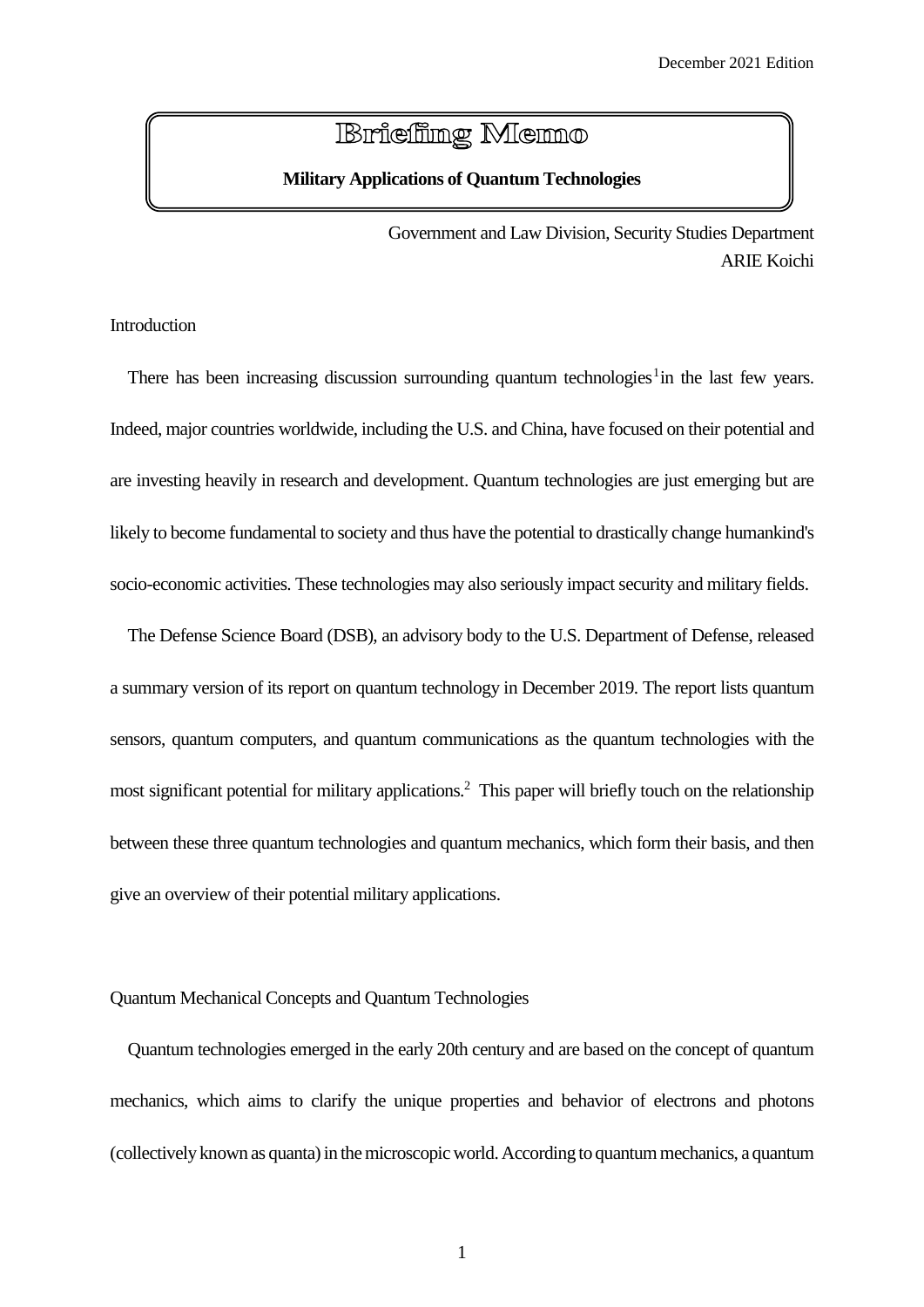is a mysterious entity that has the property of acting as a particle and a wave simultaneously. This property is called wave-particle duality and demonstration experiments are still being conducted<sup>3</sup>.

In addition to this, quanta have two properties (quantum natures): superposition and entanglement. Superposition is a property that allows a quantum to maintain multiple states simultaneously, while quantum entanglement is a property that allows intertwining between multiple quanta.<sup>4</sup> However, these properties are difficult to maintain because they collapse due to interactions with the environment surrounding the quantum. $5$ 

Quantum natures, as explained by quantum mechanics, can be applied to a variety of technologies. For example, superposition allows 0 and 1 to be represented simultaneously, unlike only representing 0 or 1 at once, as in conventional computing. Quantum computing attempts to process large numbers of information patterns simultaneously through quantum bits (qubits) that use this property.<sup>6</sup> By comparison, quantum communication attempts to realize high-speed communications between distant points by encoding information on multiple quanta in a state of quantum entanglement. Research and development are also underway to realize quantum cryptographic communications that are in principle impossible to intercept or eavesdrop on through the use of quantum properties.<sup>7</sup>

### Quantum Sensors

Of the quantum technologies being developed, quantum sensors are considered the closest to being put to practical use by militaries.<sup>8</sup> Quantum sensors are ultra-sensitive sensors that use properties such as quantum entanglement to measure physical quantities and are expected to be used in applications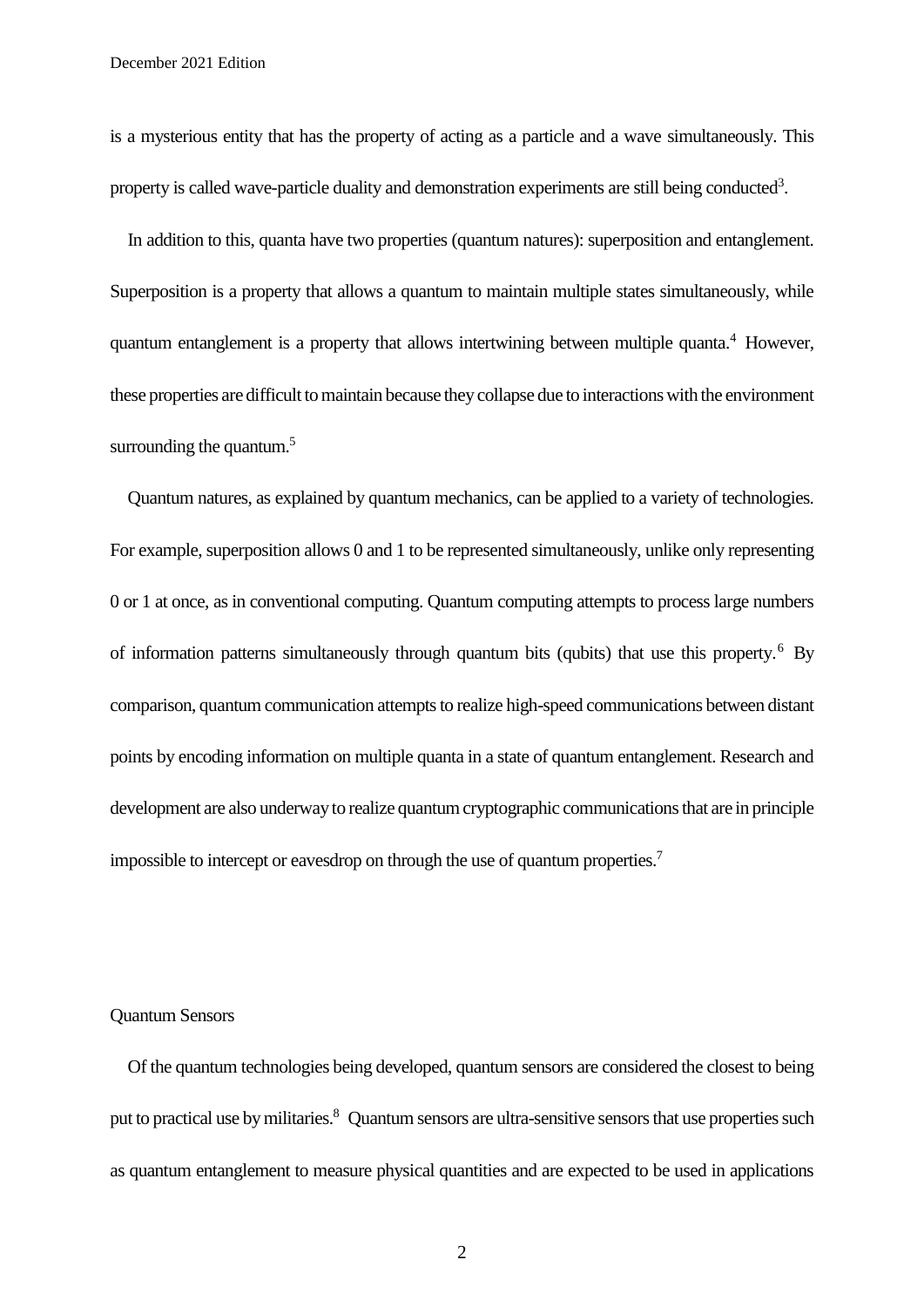such as radar in the military.<sup>9</sup>

Quantum radar emits one of a pair of photons in a state of quantum entanglement. When the photon is reflected from the target, the intertwining with the other photon is detected, measuring the target's distance. However, there are many challenges to developing a workable quantum radar, such as the difficulty of maintaining a quantum entangled state during radar operations.<sup>10</sup> For this reason, experts have expressed skepticism about the military applications of quantum radar.<sup>11</sup>

The use of quantum sensors for positioning, navigation, and timing (PNT) will enable highly precise self-positioning and navigation without relying on external PNT signals such as GPS satellites. These sensors could be useful navigation tools for submarines underwater, for example.<sup>12</sup> Additionally, quantum sensors could be used as a backup for military GPS, enabling precise navigation even when satellites are unavailable due to cyber-attacks or electronic jamming.

Quantum sensors are also expected to improve intelligence, surveillance, and reconnaissance (ISR) capabilities. For example, quantum sensors would significantly improve the ability to detect ballistic missile submarines (SSBNs) that carry nuclear missiles. Specifically, experts believe quantum sensors can be used to measure changes in magnetic fields and gravity caused by SSBNs when they are submerged. However, the development of such quantum sensors is currently in the early stages.<sup>13</sup> Experts also point out that these sensors may undermine the residual nature of nuclear deterrence for countries operating SSBNs.<sup>14</sup>

# Quantum Computing

Although the possibility of new computational systems using quantum properties has been explored

3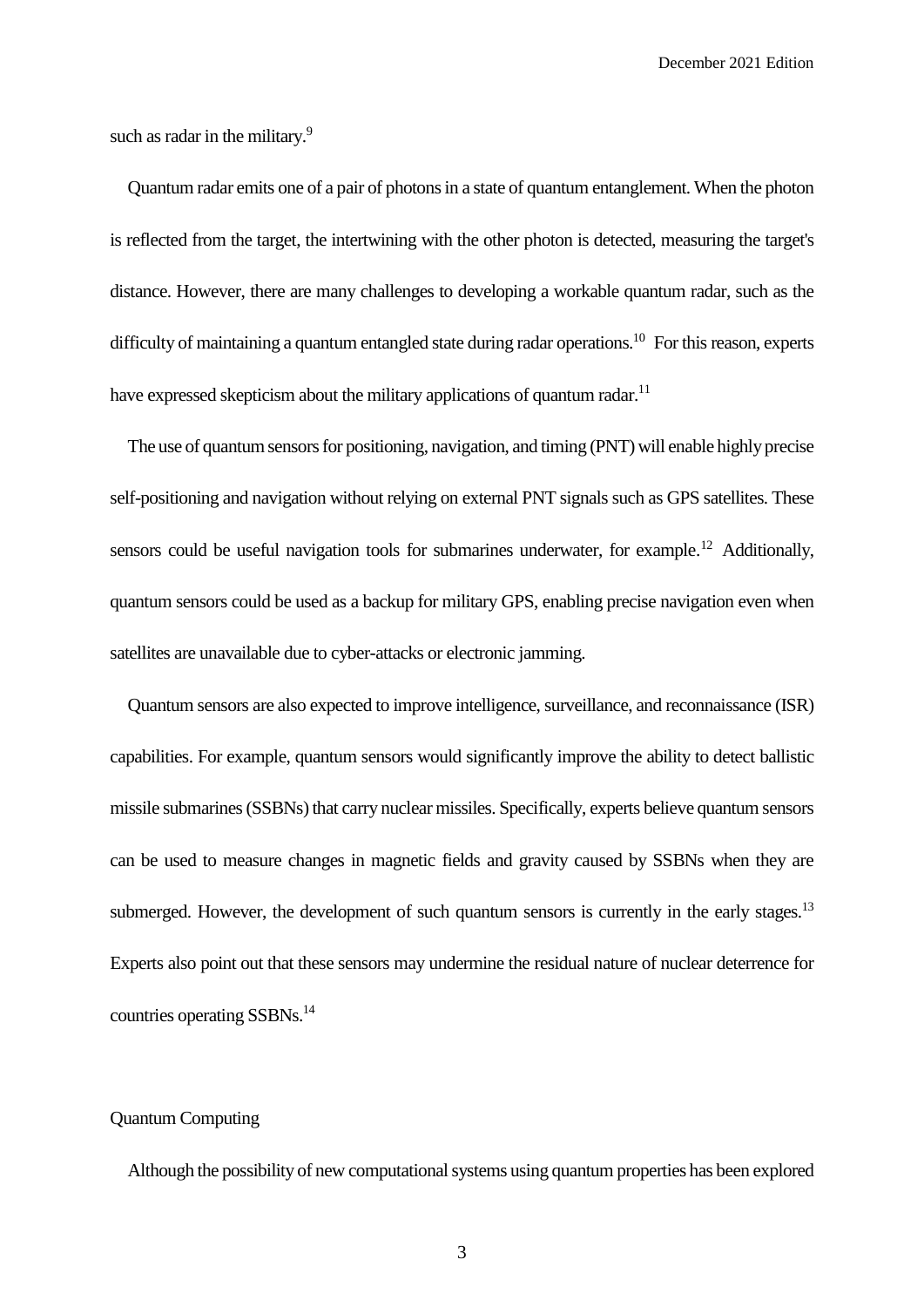for many years, the concept of a quantum computer was only presented in 1980.<sup>15</sup> In that year, U.S. physicist Paul Benioff published a paper showing that quantum computers were theoretically feasible  $^{16}$ .

In 1994, Peter Shor, an applied mathematician from America, developed Shor's algorithm, which uses quantum properties to factorize large numbers much faster than conventional computers. Interest in quantum computers grew rapidly when it became clear that RSA encryption (public-key encryption), the current standard encryption system, could be deciphered once a quantum computer using this algorithm became a reality. Since this time, various research and development efforts by Google, IBM, and other companies have now succeeded in developing quantum computers with tens of qubits.<sup>17</sup>

One possible military application of this technology is a quantum attack, in which the decryption capabilities of a quantum computer are used to steal critical information from an enemy's RSA-based communications network.<sup>18</sup> It is estimated, however, that a quantum computer with 20 million qubits will be needed to break the RSA cipher. This technology is not expected to be realized until around 2030 to 2040 at the earliest.<sup>19</sup>

There are concerns about this technology leaking from the U.S. For example, the U.S. Department of Commerce added eight Chinese companies to its list of companies with which it has security concerns (entity list) in November 2021 for obtaining U.S.-made quantum computers to help modernize the Chinese People's Liberation Army. Specifically, their activities reportedly involved improving the PLA's decryption capabilities.<sup>20</sup>

#### Quantum Communication

Quantum communication is attracting attention as a next-generation communication technology

4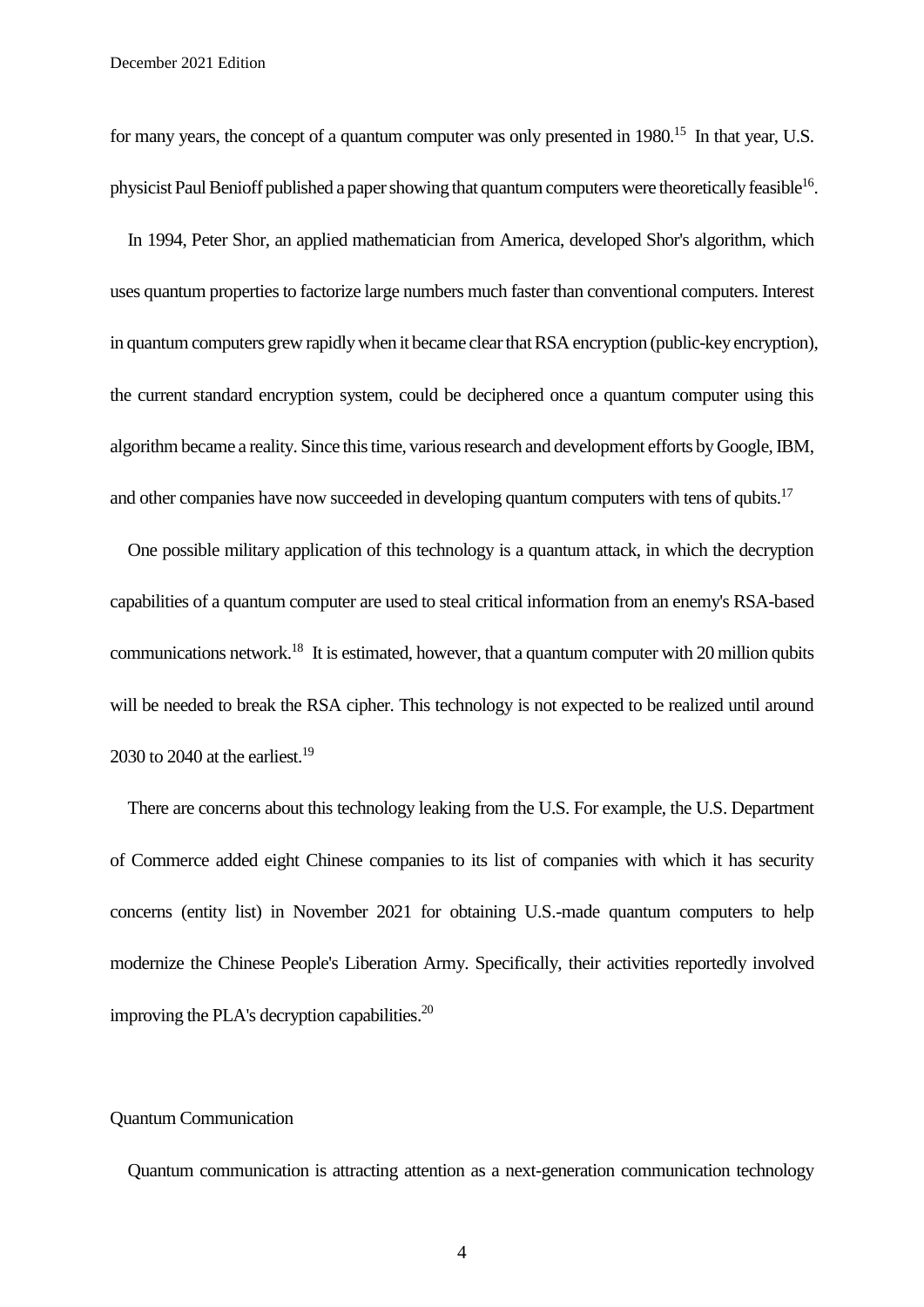that can prevent information leakage due to interception and cyber-attacks. Quantum key distribution (QKD) is a relatively well-known method of encrypting information using quantum properties.<sup>21</sup> China is vigorously working on the practical use of quantum cryptography using this method.

China claims to have launched the world's first quantum science experimental satellite, Mozi, in August 2016 and completed a quantum key distribution communication trunk line connecting Beijing and Shanghai in August  $2017<sup>22</sup>$  A month later, in September 2017, image encryption transmission between Beijing and Vienna (Austria) using the quantum key distribution method was carried out via Mozi, enabling video conferencing between the two locations.<sup>23</sup> In addition, in January 2021, China announced a successful 4,600 km long transmission using satellite-to-ground quantum communication via Mozi. 24

However, China's quantum communication is only a commercially-based business. There are many hurdles to be overcome in realizing quantum communication that can be used for military purposes. According to the aforementioned DSB report, quantum key distribution has not yet achieved sufficient security to be used by the U.S. military<sup>25</sup>.

However, when quantum key distribution reaches a militarily practical level, it is expected to be used for wireless communications between ships and aircraft, as well as for optical fiber communications between fixed facilities such as ground command facilities and naval and air bases. However, the collapsible nature of quantum properties means wireless communication through free space has some challenges, such as being limited to within the line-of-sight without any obstacles along the transmission line.<sup>26</sup>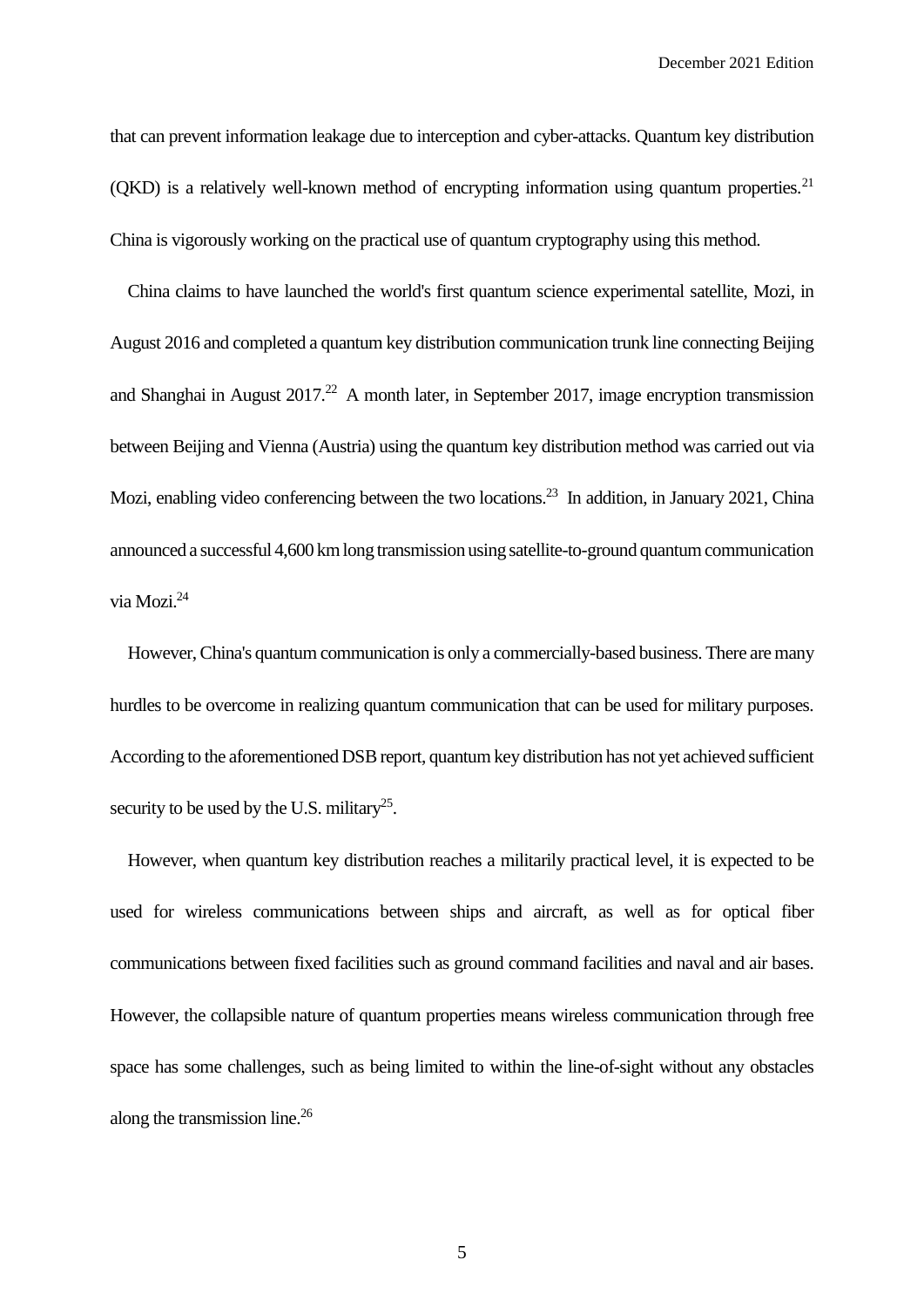Experts point out that quantum cryptography may be introduced into communications with SSBNs, creating a secret communication method that cannot be intercepted. However, complex challenges must be overcome to achieve this, such as protecting quantum properties from collapsing during transmission through the ocean.<sup>27</sup>

#### **Conclusion**

 $\overline{a}$ 

This paper has examined the potential military applications of quantum sensors, quantum computers, and quantum communications. In addition, other quantum technologies are also expected to be applied to various areas of military and warfare in the future. As a result, it is predicted that quantum warfare will emerge as a new form of warfare.<sup>28</sup> However, we should avoid overestimating the impact of quantum technology on the future of military operations at this time, as it is still in the development stage and many of the challenges to its practical application are yet to be resolved. Therefore, a deeper consideration of the impact of quantum technology on Japan's national security is required while following future development trends. In addition, discussions regarding potential military applications must also be held.

<sup>2</sup> Defense Science Board (DSB), *Executive Summary: Applications of Quantum Technologies*, December 18, 2019, [https://www.globalsecurity.org/military/library/report/2019/quantum-technologies\\_execsum\\_dsb\\_20191023.pdf.](https://www.globalsecurity.org/military/library/report/2019/quantum-technologies_execsum_dsb_20191023.pdf) <sup>3</sup> "Wave-particle Duality Qualified for the First Time," *Physics World*, September 1, 2021,

[https://physicsworld.com/a/wave-particle-duality-quantified-for-the-first-time/.](https://physicsworld.com/a/wave-particle-duality-quantified-for-the-first-time/)

 $1$  Quantum technologies are already seeing practical use in familiar devices such as semiconductors and lasers. This usage is referred to as quantum technology  $1.0$ . The quantum technologies discussed in this paper are referred to as quantum technology 2.0. They aim to greatly expand the range of practical applications by maximizing the unique properties of quantum physics. "Quantum Technology 1.0," *Physicus Minimus*, July 31, 2020, *https://physicus*[minimus.com/en/quantum-technology-1/;](https://physicus-minimus.com/en/quantum-technology-1/) Yoshiaki Shimada, *Ryoshi Gijutsu 2.0 Kara Ryoshi ICT e: Ryoshi Rikigaku o Joho Shori ni Ikasu* [From Quantum Technology 2.0 to Quantum ICT: Applications for Quantum Mechanics in Information Processing], Tsukuba Science News, November 1, 2018.

<sup>4</sup> Makoto Onuki, Ryoshi Computer Towa [What is a Quantum Computer?] Mitsui Knowledge industry, March 31, 2020[,https://www.mki.co.jp/knowledge/column77.html](https://www.mki.co.jp/knowledge/column77.html)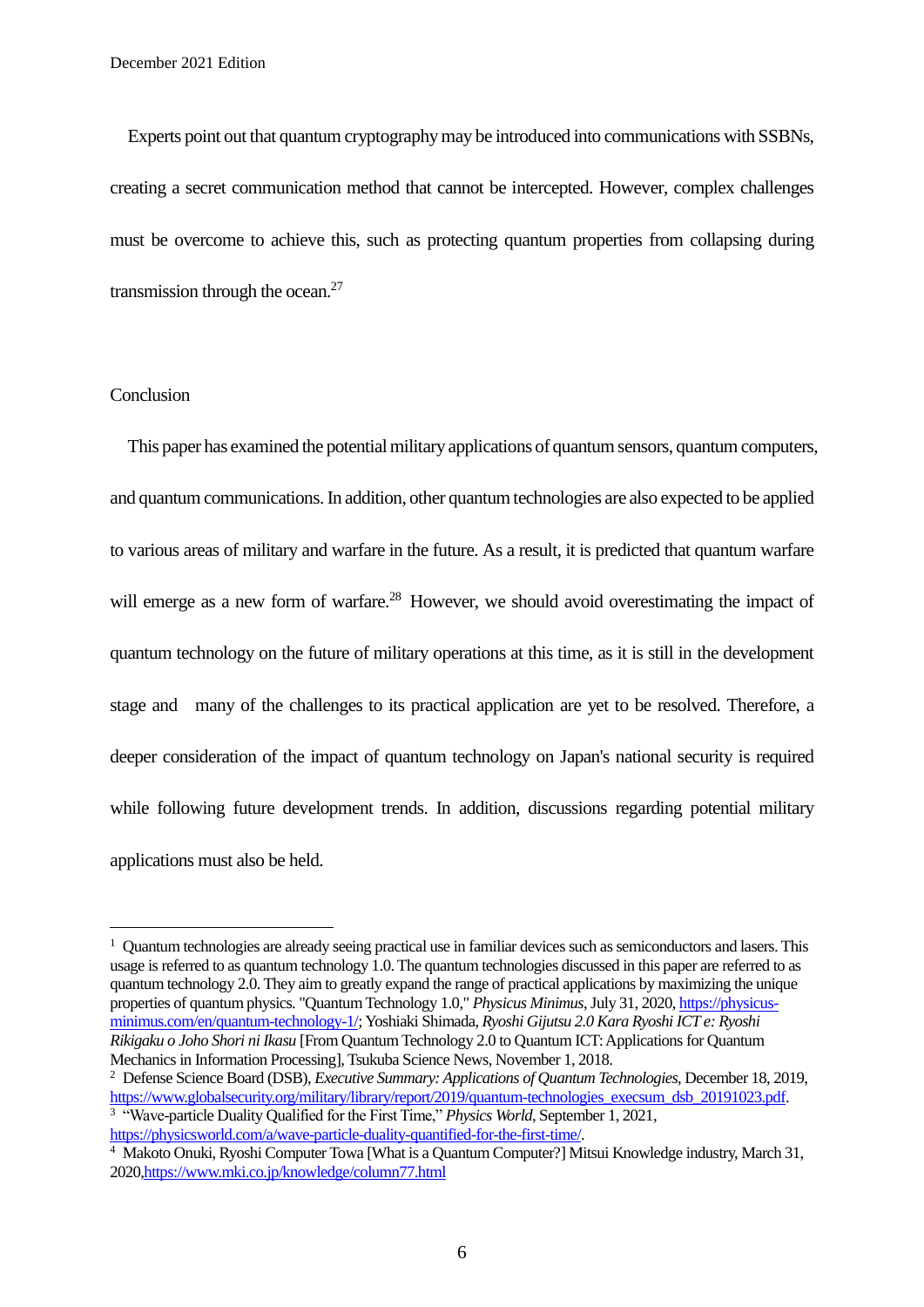<sup>5</sup> The phenomenon in which the quantum nature is lost due to the interaction with en environment is called decoherence. University of Arizona, "Researchers Work to Ensure Accurate Decoding in Fragile Quantum States," Phys.org, August 19, 2020[, https://phys.org/news/2020-08-accurate-decoding-fragile-quantum-states.html.](https://phys.org/news/2020-08-accurate-decoding-fragile-quantum-states.html)

<sup>6</sup> Makoto Onuki, *Ryoshi Computer wa Naze Hayainoka?* [Why are Quantum Computers so Fast?] Mitsui Knowledge industry, March 23, 202[1,https://www.mki.co.jp/knowledge/column101.html](https://www.mki.co.jp/knowledge/column101.html)

<sup>7</sup> Takahiro Inagaki and Hiroki Takesue, *Hikari Fiber Nakadeno Ryoshi mo Tsure Koshitai no 300km Denso Jikken* [Experiment involving 300 km transmission of quantum entangled photon pairs in optical fiber] NTT Gijutsu Journal, June 2014, pp. 15-1[9.https://www.ntt.co.jp/journal/1406/files/jn201406015.pdf.](https://www.ntt.co.jp/journal/1406/files/jn201406015.pdf)

<sup>8</sup> Congressional Research Service (CRS), "Defense Primer: Quantum Technology," CRS In Focus, updated October 20, 2021[, https://crsreports.congress.gov/product/pdf/IF/IF11836.](https://crsreports.congress.gov/product/pdf/IF/IF11836)

<sup>9</sup> Yukimi Ikeda, *Ryoshi Gijutsu to Anzen Hosho* [Quantum Technology and Security] ROLES REPORT\_No.5, Research Center for Advanced Science and Technology, University of Tokyo, March 2021, p.

1[4.https://roles.rcast.u-tokyo.ac.jp/uploads/publication/file/6/ROLES\\_report\\_05\\_ikedayukimi.pdf.](https://roles.rcast.u-tokyo.ac.jp/uploads/publication/file/6/ROLES_report_05_ikedayukimi.pdf) <sup>10</sup> "Quantum Radar Has Been Demonstrated for the First Time," *MIT Technology Review*, August 23, 2019, [https://www.technologyreview.com/2019/08/23/75512/quantum-radar-has-been-demonstrated-for-the-first-time/.](https://www.technologyreview.com/2019/08/23/75512/quantum-radar-has-been-demonstrated-for-the-first-time/)

<sup>11</sup> Brett Tingley, "Quantum Radar Offers No Benefits to the Military Say Pentagon Science Advisers," *The Drive*, June 4, 2021[, https://www.thedrive.com/the-war-zone/40933/quantum-radar-offers-no-benefits-to-the-military-say](https://www.thedrive.com/the-war-zone/40933/quantum-radar-offers-no-benefits-to-the-military-say-pentagon-science-advisors)[pentagon-science-advisors.](https://www.thedrive.com/the-war-zone/40933/quantum-radar-offers-no-benefits-to-the-military-say-pentagon-science-advisors)

<sup>12</sup> Michiel van Amerongen, "Quantum Technologies in Defence & Security," *NATO Revie*w June 3, 2021, [https://www.nato.int/docu/review/articles/2021/06/03/quantum-technologies-in-defence-security/index.html.](https://www.nato.int/docu/review/articles/2021/06/03/quantum-technologies-in-defence-security/index.html)

<sup>13</sup> Katarzyna Kubiak, "Quantum Technology and Submarine Near-Invulnerability," European Leadership Network, December 2020, pp. 3-9[, https://www.europeanleadershipnetwork.org/wp-content/uploads/2020/12/Quantum](https://www.europeanleadershipnetwork.org/wp-content/uploads/2020/12/Quantum-report.pdf)[report.pdf.](https://www.europeanleadershipnetwork.org/wp-content/uploads/2020/12/Quantum-report.pdf)

<sup>14</sup> CRS, "Quantum Technology".

 $\overline{a}$ 

<sup>15</sup>Takako Ouchi, *Ryoshi Computer Towa Nanika* [What is a Quantum Computer?] Business + IT, January 22, 2018. [https://www.sbbit.jp/article/cont1/34458.](https://www.sbbit.jp/article/cont1/34458)

<sup>16</sup> Jayshri, "How Benioff Paul's Quantum Computing Theory Formed the Foundation of Quantum Computers?" *Your Tech Story*, January 10, 2020[, https://www.yourtechstory.com/2020/01/10/benioff-paul-quantum-computing](https://www.yourtechstory.com/2020/01/10/benioff-paul-quantum-computing-theory/)[theory/.](https://www.yourtechstory.com/2020/01/10/benioff-paul-quantum-computing-theory/)

<sup>17</sup> "A Brief Introduction to Quantum Computing," SRI International, 2021[, https://www.sri.com/story/a-brief](https://www.sri.com/story/a-brief-introduction-to-quantum-computing/)[introduction-to-quantum-computing/.](https://www.sri.com/story/a-brief-introduction-to-quantum-computing/)

<sup>18</sup> "The Future of Artificial Intelligence and Quantum Computing," *Military & Aerospace Electronics*, August 23, 2020[, https://www.militaryaerospace.com/computers/article/14182330/future-of-artificial-intelligence-and-quantum](https://www.militaryaerospace.com/computers/article/14182330/future-of-artificial-intelligence-and-quantum-computing)[computing.](https://www.militaryaerospace.com/computers/article/14182330/future-of-artificial-intelligence-and-quantum-computing)

<sup>19</sup> CRS, "Quantum Technology".

<sup>20</sup> U.S. Department of Commerce, "Commerce Lists Entities Involved in the Support of PRC Military Quantum Computing Applications, Pakistani Nuclear and Missile Proliferation, and Russia's Military," Press Release, November 24, 2021[, https://www.commerce.gov/news/press-releases/2021/11/commerce-lists-entities-involved](https://www.commerce.gov/news/press-releases/2021/11/commerce-lists-entities-involved-support-prc-military-quantum-computing)[support-prc-military-quantum-computing.](https://www.commerce.gov/news/press-releases/2021/11/commerce-lists-entities-involved-support-prc-military-quantum-computing)

 $21$  Quantum key distribution is a system in which the sender generates and sends a cryptographic key using quantum bits. The receiver can then detect if the key is intercepted or hacked during transmission. If interception or hacking is detected, the cryptographic key is discarded and a new key is sent, and information is exchanged only when both parties are confident that they are sharing a secure key, thus ensuring security. Martin Giles, "Explainer: What is Quantum Communication?" *MIT Technology Review*, February 14, 2019,

[https://www.technologyreview.com/2019/02/14/103409/what-is-quantum-communications/.](https://www.technologyreview.com/2019/02/14/103409/what-is-quantum-communications/)

<sup>22</sup> Chugoku, Tenchi Ittaika Ryoshi Tsusjhin Network no Kensetsu ni Seiko [China succeeded in the construction of an integrated space to ground Quantum Communication Network], Japan Science and Technology Agency, March 17, 2021[.https://crds.jst.go.jp/dw/20210317/2021031726240/.](https://crds.jst.go.jp/dw/20210317/2021031726240/)

<sup>23</sup> Hamish Johnston, "Beijing and Vienna Have a Quantum Conversation," *Physics World*, September 27, 2017, [https://physicsworld.com/a/beijing-and-vienna-have-a-quantum-conversation/.](https://physicsworld.com/a/beijing-and-vienna-have-a-quantum-conversation/)

<sup>24</sup> Yu-Ao Chen et al., "An Integrated Space-to-Ground Quantum Communication Network over 4,600 Kilometres." *Nature*, January 6, 2021[, https://www.nature.com/articles/s41586-020-03093-8.](https://www.nature.com/articles/s41586-020-03093-8)

<sup>25</sup> DSB, *Applications of Quantum Technologies*.

<sup>26</sup> Niels Neumann et al., "Quantum Communication for Military Applications," ArXiv.org, November 10, 2020, [https://arxiv.org/ftp/arxiv/papers/2011/2011.04989.pdf.](https://arxiv.org/ftp/arxiv/papers/2011/2011.04989.pdf)

<sup>27</sup> "Deep Secret – Secure Submarine Communication on a Quantum Level," *Naval Technology*, last updated January 30, 2020[, https://www.naval-technology.com/features/featuredeep-secret-secure-submarine-communication-](https://www.naval-technology.com/features/featuredeep-secret-secure-submarine-communication-on-a-quantum-level/)